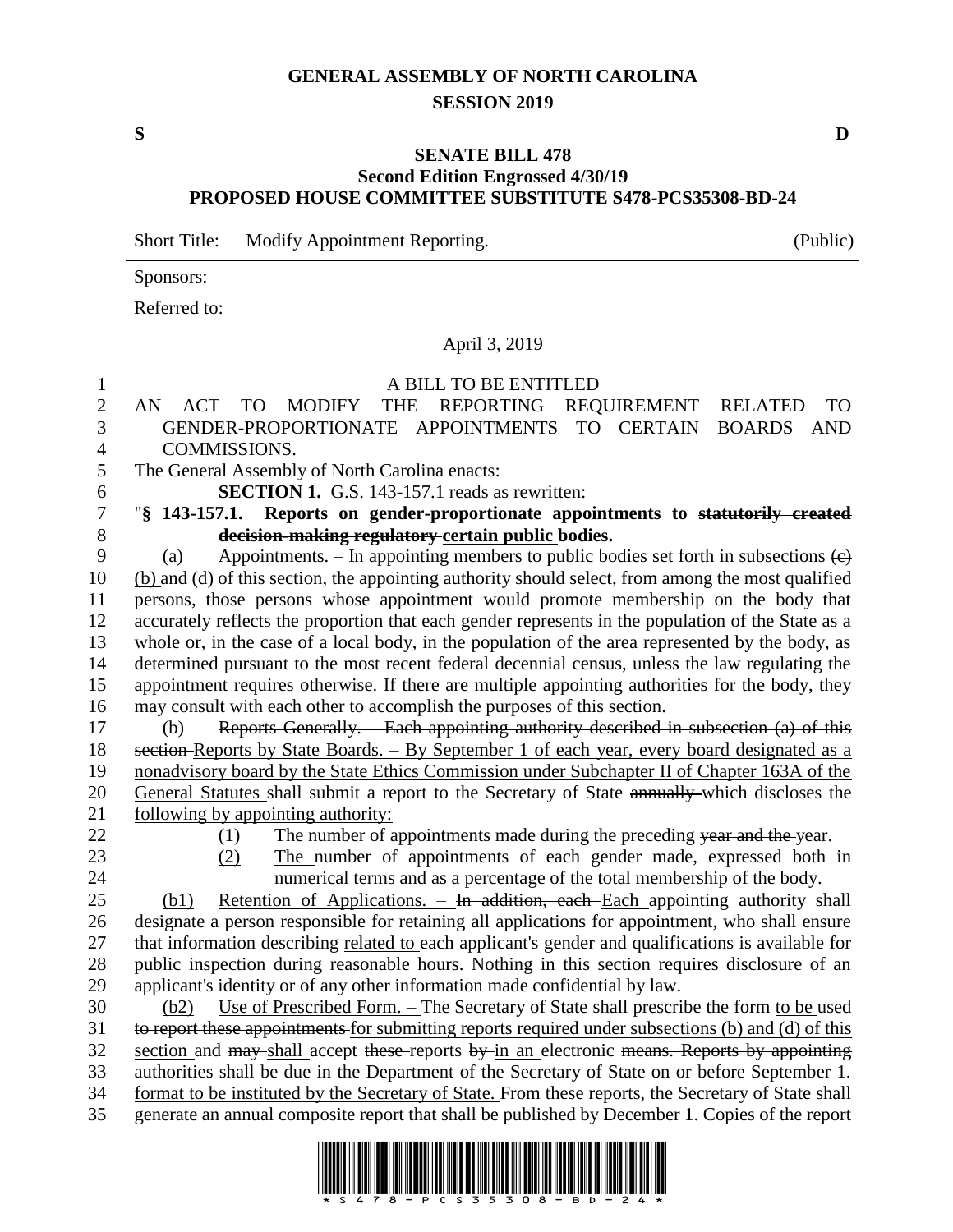# **General Assembly Of North Carolina Session 2019 Session 2019**  shall be submitted to the Governor, the Speaker of the House of Representatives, and the President Pro Tempore of the Senate. (c) State Reporting. – Each State appointing authority that makes appointments to a 4 statutorily created public body, however denominated, except those having only advisory authority, shall file a report with the Secretary of State as prescribed in subsection (b) of this section. The Secretary shall submit to the Governor, the Speaker of the House of Representatives, and the President Pro Tempore by July 1 of each year the names of all State bodies that an appointing authority must report on pursuant to this section. 9 (d) Reporting by Local Units of Government. – In those cases where a county or a city is 10 the appointing authority, By September 1 of each year and with regard to each local board listed in this subsection, the reporting information required by subsection (b) of this section shall be submitted on behalf of the appointing authority to the Secretary of State by the clerk of that 13 appointing authority. Appointments to each of the following local, municipal, or county public bodies, or to public bodies local boards, whether established by State law or local decision, or 15 appointments to those local boards having equivalent functions, however denominated that have 16 the functions of the following public bodies, named or denominated, must be reported: (1) City or county ABC board, or local board created pursuant to G.S. 18B-703. (2) Adult Care Home Community Advisory Committee. (3) Airport Authority. (4) Community Child Protection Team or a Child Fatality Prevention Team. (5) Civil Service Board or similarly named board established by local act. 22 (6) Community Relations Committee. 23 (7) Council of Governments. (8) Criminal Justice Partnership Task Force. (9) Emergency Planning Committee. (10) Board of Equalization and Review. (11) Local Board of Health. 28 (12) Hospital Authority. (13) Housing Authority. (14) Human Relations Commission. (15) County Industrial Facilities and Pollution Control Financing Authority. (16) Juvenile Crime Prevention Council. (17) Library Board of Trustees. (18) Community College Board of Trustees. (19) Economic development commission. (20) Area mental health, developmental disabilities, and substance abuse board. (21) Adult care home community advisory committee. (22) Local partnership for children. (23) Planning Board. (24) Recreation Board. (25) County board of social services. (26) A public transportation authority created pursuant to Article 25 of Chapter 160A of the General Statutes, a regional public transportation authority created pursuant to Article 26 of Chapter 160A of the General Statutes, or a regional transportation authority created pursuant to Article 27 of Chapter 160A of the General Statutes. (27) Local tourism development authority. (28) Water and sewer authority. (29) Workforce Development Board. (30) Zoning Board of Adjustment.

(31) Planning and Zoning Board.